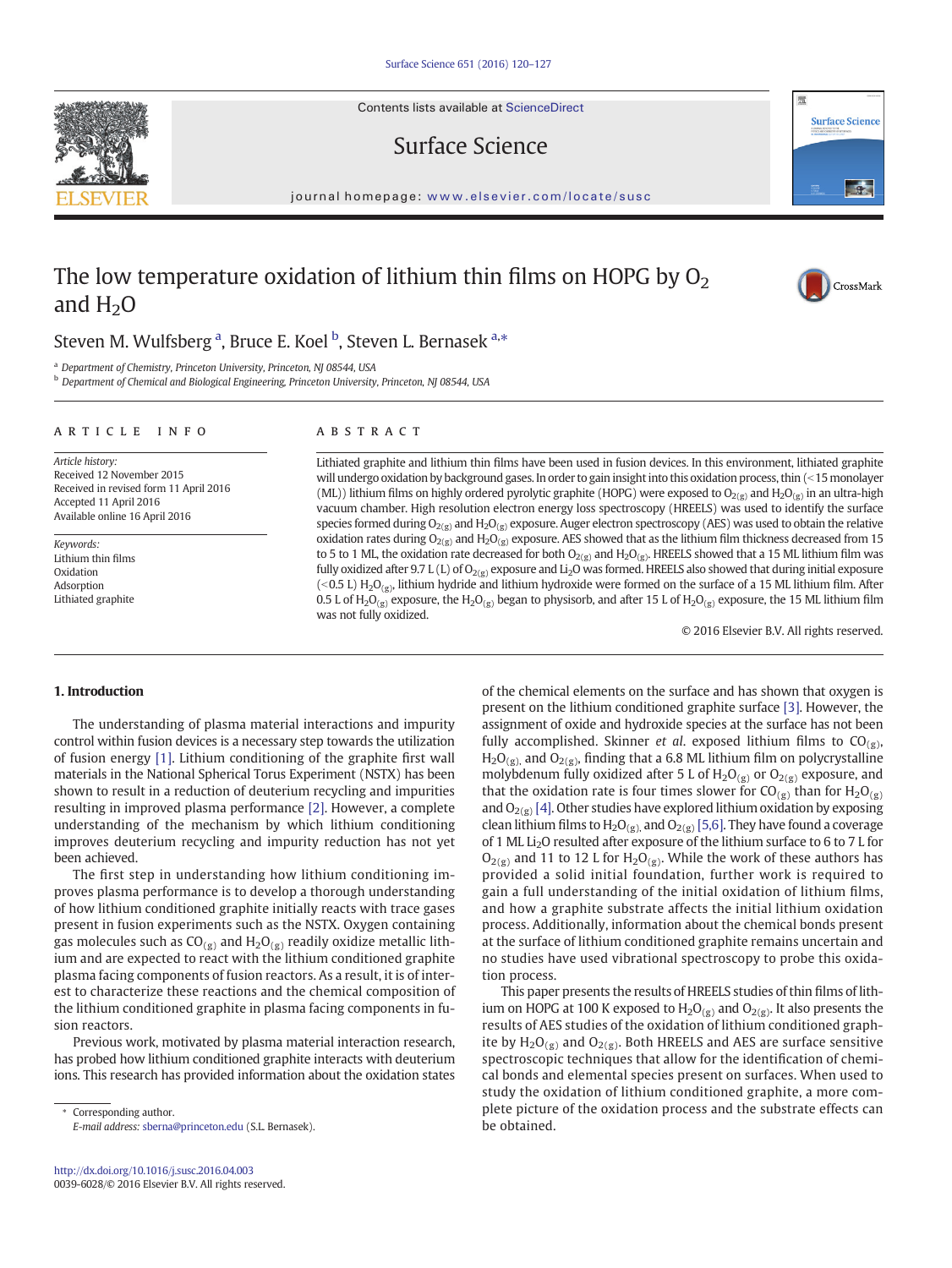# <span id="page-1-0"></span>2. Experimental

A 10 mm  $\times$  10 mm  $\times$  1 mm HOPG grade A sample (Structure Probe, Inc.) was used as the graphite substrate in these experiments. The HOPG was mechanically exfoliated using scotch tape, mounted in the chamber, then annealed to 1000 °C in ultra-high vacuum (UHV) for 10 min in order to produce a clean sample. The annealing was repeated prior to each experiment to produce the clean sample as determined by AES.

The experiments were conducted in a stainless steel UHV chamber with a base pressure of  $6.2 \times 10^{-11}$  Torr. It includes an introduction chamber, preparation chamber and HREELS chamber. The preparation chamber contains a PHI Model 10-155 cylindrical mirror analyzer Auger electron spectrometer with an electron take-off angle of 42.5°, used to obtain the AES data. There are multiple Varian leak valves for introducing gases to the system, an RBD 04-172 Ion Gun, and a Stanford Research Systems RGA 200 mounted on this chamber. The HREELS chamber houses an LK Technologies ELS 3000, which was used to obtain the HREEL spectra in these experiments.

After the HOPG sample is mounted in the chamber and cleaned, lithium was deposited on the sample using a lithium metal dispenser purchased from SEAS Getters [\[7\]](#page-6-0). In order to reduce the amount of lithium intercalating into the HOPG and to study the nascent chemical reactions on the surface, the HOPG sample was cooled to 100 K using liquid nitrogen before Li deposition. At this temperature, intercalation of Li into the graphite sample is limited, as indicated both by the constant Li AES signal following deposition, and the measured diffusion constant of Li perpendicular to the basal plane of graphite as determined by Itou, et al. [\[8\]](#page-6-0). Based on the measured diffusion constant, it is estimated to take longer than 1 h for one ML of Li to intercalate into the graphite sample at 100 K. Dosing with oxygen or water, and subsequent spectroscopic analysis takes less than 40 min typically. The amount of lithium deposited on the surface of the HOPG at 100 K was observed by monitoring the suppression of the carbon Auger electron signal from the HOPG after lithium deposition. One ML of lithium corresponds to  $8.3 \times 10^{14}$  atoms/cm<sup>2</sup>, based on the density of bulk lithium.

AES kinetic data was collected, in the derivative mode, by using the Auger spectrometer to repeatedly scan over the energy region 480 to 530 eV, which contains the oxygen Auger peak at 510 eV, during the controlled gas exposure at a pressure of  $1 \times 10^{-8}$  Torr. This peak position does not change during the data collection. The Auger spectrometer was scanned at a rate of 5 eV/s, resulting in the acquisition of an Auger



Fig. 1. An example oxygen uptake experiment conducted using AES to continuously scan over 480 to 530 eV in order to monitor the increase in the oxygen Auger electron signal during exposure to O<sub>2</sub> at  $1 \times 10^{-8}$  Torr. Red data points indicate oxygen peak positions and the blue points represent peak-to-peak oxygen Auger intensity.

AES was also used to determine the relative concentrations of elements on the surface. The handbook of Auger Electron Spectroscopy and the software AugerScan made by RBD [\[9,10\],](#page-6-0) provide relative sensitivity factors (RSFs) for primary beam energies of 3, 5, and 10 keV but not 1.5 keV. As a result, the RSFs were adjusted using equations for the ionization cross-section [\[11\]](#page-6-0) and the backscatter correction factor [\[12\]](#page-6-0). More information about this correction procedure can be found in the Supplementary Information.

## 3. Results and discussion

# 3.1. Auger measurements of Li deposition

AES was used to follow the suppression of the HOPG carbon Auger electron signal during lithium deposition. This data is presented below in Fig. 2 along with plots from theoretical models describing various common thin film growth modes.

The data in red in Fig. 2 represents actual data collected during lithium deposition using the Saes alkali metal dispenser (AMD). The SAES Getters AMD is capable of producing a well controlled and constant deposition rate [\[12\]](#page-6-0). Therefore, the deposition time is directly proportional to the amount of lithium being deposited on the surface. The four other curves in Fig. 2 show what the HOPG carbon Auger electron intensity decrease would be as a function of deposition time if the lithium film grows according to one of four common thermodynamic growth modes. These growth modes are the Volmer–Weber (VW), Stranski–Krastanov (SK), Frank– Van der Merwe (FM), and simultaneous multilayer (SM). All four of these growth modes assume sufficient mobility of Li at the deposition temperature, that the growth is not kinetically limited over the time of the measurement. Both the VW and SK modes involve the deposited lithium atoms, coalescing and growing as islands. The difference between the VW and SK modes is that in the SK mode, an atomically smooth, uniform, and complete initial ML is first grown followed by island growth, but in the VW mode, island growth occurs from the beginning without the formation of an atomically smooth, uniform, and complete initial ML. The FM mode involves a layer-by-layer growth, where the deposited



Fig. 2. HOPG carbon AES signal suppression versus lithium deposition time.  $I_{C_{\omega}}$  is the carbon AES signal from clean HOPG and  $I_c$  is the carbon signal after lithium deposition. The Li on HOPG data (red) is the experimental data collected during lithium deposition at 100 K. The SM (simultaneous multilayer) mode, the FM (Frank–Van der Merwe) mode, the SK (Stranski–Krastanov) mode, and the VW (Volmer–Weber) mode are theoretical data points calculated from models describing these modes. The lithium deposition rate is 1 ML of Li per 19 s and the percentage of island coverage on the surface is chosen to be 50.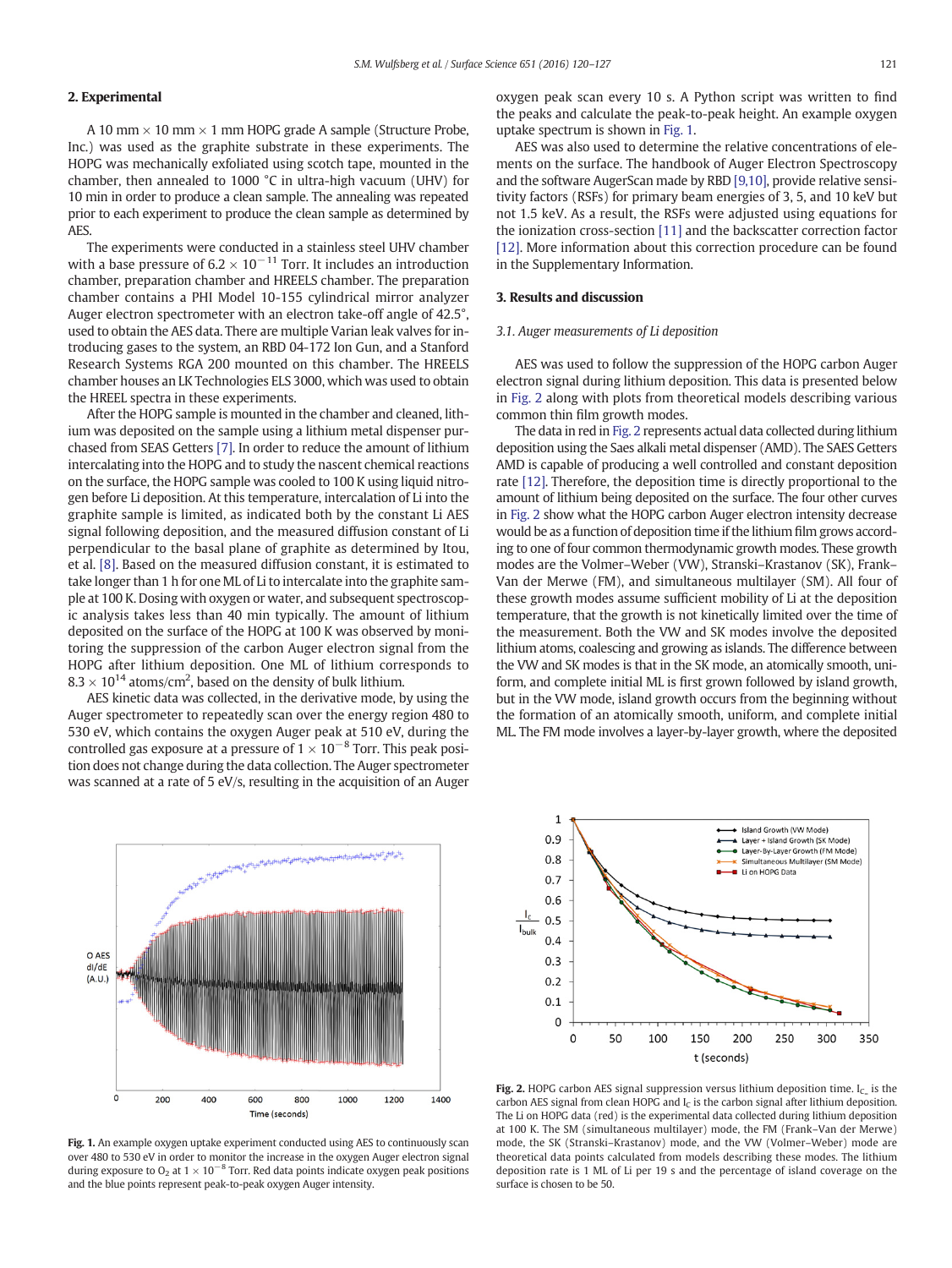<span id="page-2-0"></span>lithium atoms form atomically smooth, uniform, and complete monolayers before the subsequent layer begins to form in the same fashion. The SM mode results from deposited atoms sticking to the surface where they initially land. The SM mode can best be described as stacks of lithium atoms covering the surface. The heights of the lithium atom stacks are expected to obey a Poisson distribution centered on the average thickness of the lithium film.

It was not possible to predict by which of these growth modes lithium deposition would occur, nor has any previous research determined the growth mode of lithium on HOPG. Therefore, to obtain an understanding of how the lithium thin films grew on the HOPG surface, it was necessary to compare the actual lithium deposition data to the models describing the VW, SK, FM, and SM growth modes. The shape of the plot of carbon Auger electron intensity decrease versus deposition time resulting from the VW, SK, FM, and SM models, will depend on the deposition rate and the percentage of island coverage on the surface. The deposition rate, in monolayers (ML) of lithium per second, and the percentage of island coverage on the surface were varied from 1 ML per 10 s to 1 ML per 30 s and from 25% to 75% island coverage in order to see which growth mode fit the actual data the best. Deposition rates less than 1 ML per 15 s and more than 1 ML per 25 s resulted in curves that decreased too rapidly and too slowly, respectively, and did not fit the actual deposition data. Additionally, the actual data did not fit the two VW or SK models involving island growth unless the percentage of island coverage was greater than 95, and at this limit the VW and SK modes become the FM mode. Therefore, it was concluded that the lithium was not growing according to either the VW or SK modes. However, as [Fig. 2](#page-1-0) shows, the actual data closely fit the FM and SM growth modes. When the lithium deposition rate was chosen to be 1 ML per 20 s, the actual data closely matched the FM mode, and when the lithium deposition rate was chosen to be 1 ML per 18 s, the actual data closely matched the SM mode. The SM and FM modes produce very similar curves in general, as seen in [Fig. 2,](#page-1-0) and with the data collected during the lithium deposition, it was not possible to distinguish between the FM and SM growth modes. As a result, a lithium deposition rate of 1 ML per 19 s was chosen to represent the actual rate of lithium deposition used in the following experiments. This rate of 1 ML per 19 s was used to deposit controlled and calibrated amounts of lithium on HOPG during the experiments reported here.

Eq. (1) describes the layer-by-layer FM growth mode used in the previous discussion.

$$
I_{C(HOPG)} = I_{C(HOPG)_{\infty}} \exp \left[ - \frac{x}{\cos(\varphi) \lambda_{Li(272 \text{ eV})}} \right] \tag{1}
$$

where  $I_{C(HOPG)_{\infty}}$  is the intensity of the carbon Auger signal from clean thick HOPG,  $\phi$  is the takeoff angle of the electrons from the surface relative to the surface normal,  $\lambda_{Li(272eV)}$  is the inelastic mean free path (IMFP) of the carbon Auger electron through the lithium film, and x is the thickness of the lithium overlayer in Å. The value for  $\lambda_{Li(272 \text{ eV})}$ was taken from the NIST electron IMFP database [\[13\]](#page-6-0).

# 3.2. Thin Li films on HOPG exposed to  $O<sub>2</sub>$

3.2.1.  $O<sub>2</sub>$  auger electron spectroscopy oxygen uptake experiments

Auger electron spectroscopy (AES) was used to follow the oxygen uptake of 1, 5 and 15 ML lithium films on highly ordered pyrolytic graphite (HOPG) at 100 K during  $O_{2(g)}$  exposure at a constant pressure of  $1 \times 10^{-8}$  Torr. These oxygen uptake curves are shown in Fig. 3.

From Fig. 3, it can be seen that as the initial lithium film thickness increases from 1 to 5 to 15 ML, the oxygen uptake curves saturate at higher oxygen AES signal intensities and at longer  $O_{2(g)}$  exposures. Additionally, the initial slopes of the oxygen uptake curves decrease from 15 to 5 to 1 ML initial Li film thickness. These initial slopes provide



Fig. 3.  $O_{2(g)}$  AES oxygen uptake curves for 1 (red), 5 (green), and 15 (black) ML lithium films on HOPG at 100 K. The  $\mathrm{O}_{2(g)}$  partial pressure was 1  $\times$   $10^{-8}$  Torr during the oxygen uptake experiments.

the initial sticking coefficients for  $O_{2(g)}$  on clean lithium films and are presented in Table 1.

In order to determine why the oxygen uptake curve for the 15 ML lithium film saturates after approximately 9.5 L of  $O_{2(g)}$  exposure, three scenarios can be considered. These three scenarios all assume that  $O_{2(g)}$  reacts with the lithium films to form Li<sub>2</sub>O. The first scenario suggests that the Li<sub>2</sub>O film has grown beyond the AES probe depth. The probe depth for AES is defined as three times the IMFP of an oxygen Auger electron. The IMFP of an oxygen Auger electron is 16.2  $\AA$  in Li<sub>2</sub>O, giving a probe depth of approximately 48.6 Å. Again, all IMFP values are taken from the NIST electron IMFP database [\[13\].](#page-6-0) A 15 ML lithium film contains approximately enough lithium to produce 6.7 ML of  $Li<sub>2</sub>O$  if the lithium fully reacts to form  $Li<sub>2</sub>O$ , assuming that the 15 ML lithium film has the density of lithium metal. A 6.7 ML film of  $Li<sub>2</sub>O$  has a thickness of only 18.4 Å. This value is less than half of the AES probe depth. As a result, the AES oxygen uptake curve saturation is not a result of the Li2O film growing beyond the AES probe depth.

The second scenario proposes that the 15 ML lithium film has passivated and  $O<sub>2</sub>$  can no longer diffuse through the lithium oxide film and oxidize the underlying lithium metal. AES survey scans taken after the  $O_{2(g)}$  oxygen uptake experiment show that there is no lithium metal Auger electron signal, suggesting that there is no unreacted lithium metal on the surface. Metallic Li has an Auger electron peak at 52 eV and 40 eV [\[14,15\]](#page-6-0) Therefore, the saturation level in Fig. 3, above, is not the result of the lithium film passivation, leaving the bottom-most lithium monolayers unreacted.

Table 1

Sticking coefficients determined by linear regression fits to the initial slope data for oxygen AES signal vs  $O<sub>2</sub>$  exposure curves from Fig. 3. The sticking coefficients have been normalized to the sticking coefficient from the AES oxygen uptake curve for the 15 ML lithium film.

|                                        | 15 ML Li      | 5 ML Li       | 1 ML Li       |
|----------------------------------------|---------------|---------------|---------------|
| Relative initial sticking coefficients | $1.00 + 0.09$ | $0.82 + 0.07$ | $0.78 + 0.06$ |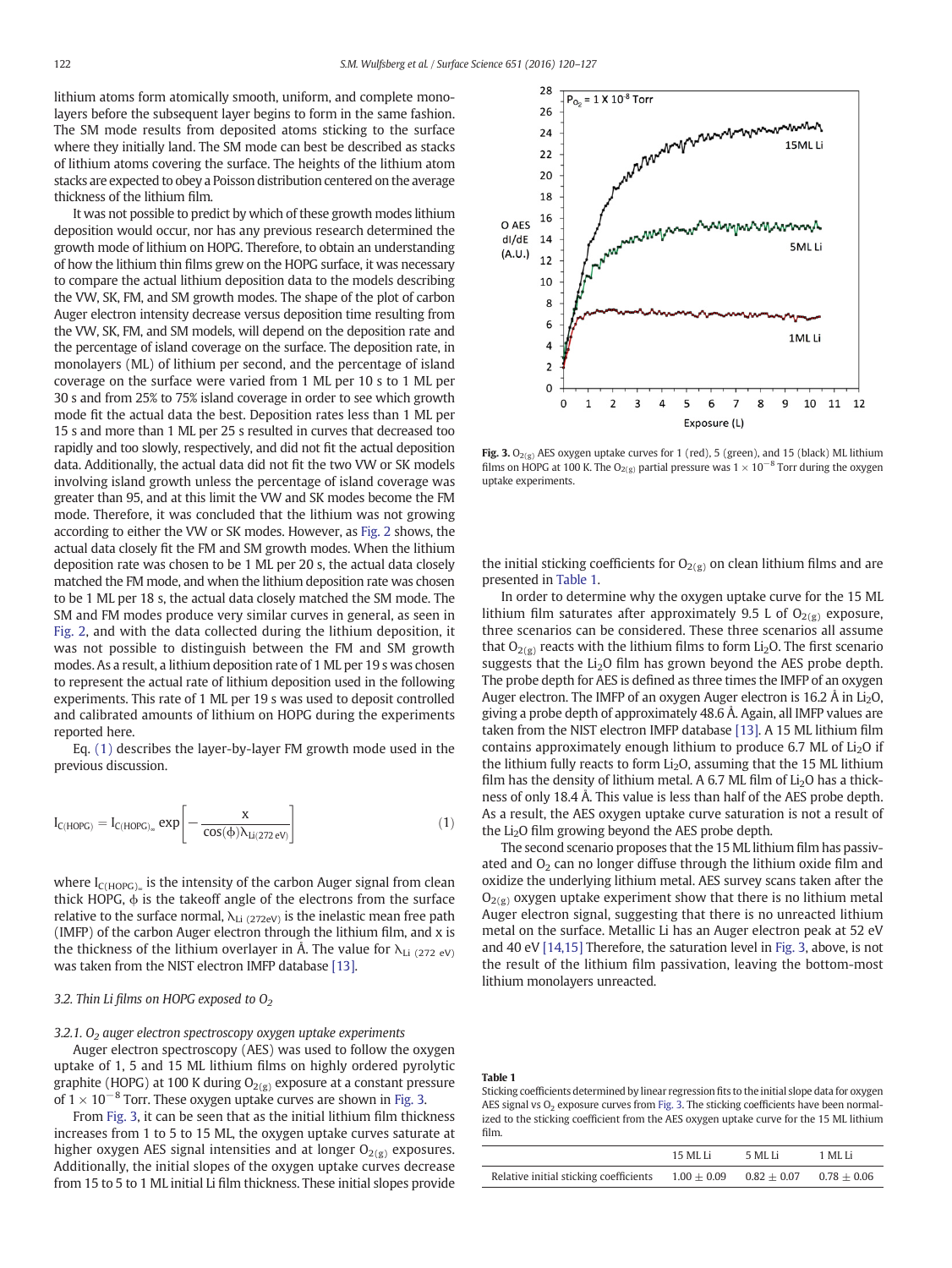The most likely scenario to explain the 15 ML lithium oxygen uptake curve saturation is that the whole 15 ML lithium film has been oxidized by the  $O_{2(g)}$ . With the saturation value from the oxygen uptake curve of the 15 ML lithium film corresponding to the AES oxygen signal intensity from a 6.7 ML Li<sub>2</sub>O film (since a 15 ML lithium film contains approximately enough lithium to produce 6.7 ML of  $Li<sub>2</sub>O$ ) and using a layer by layer oxide growth model, it is possible to calculate the AES oxygen signal intensity corresponding to the formation of the 1st, 2nd, 4th, and 6.7th MLs of  $Li<sub>2</sub>O$  using Eq. (2) below:

$$
\frac{I_{6.7 \text{ ML}}}{I_{nML}} = \frac{1 - \exp\left[-\frac{6.7 \text{ ML}}{\cos(\phi)\lambda_{Li_2O(510\text{eV})}}\right]}{1 - \exp\left[-\frac{nML}{\cos(\phi)\lambda_{Li_2O(510\text{eV})}}\right]}
$$
(2)

where  $I_{6.7 \text{ ML}}$  is the oxygen AES signal corresponding to 6.7 ML of  $Li_2O$ ; I<sub>nML</sub> is the AES oxygen signal intensity corresponding to the nth ML of Li<sub>2</sub>O;  $\phi$  is the takeoff angle of the electron from the surface relative to the surface normal; and  $\lambda_{Li, O(510eV)}$  is the IMFP, in units of Li<sub>2</sub>O MLs, of the oxygen Auger electron through the  $Li<sub>2</sub>O$  layer. Using Eq. (2) and the data from [Fig. 3,](#page-2-0) the exposures at which the formation of 1, 2, 4, and 6.7 ML of Li<sub>2</sub>O occur can be calculated. These values are presented in Table 2, below.

Under the conditions of these experiments, it can be seen that 1 ML of Li<sub>2</sub>O is formed after just 0.36 L of O<sub>2(g)</sub> exposure and the 15 ML of lithium film is fully oxidized after 9.70 L of  $O_{2(g)}$  exposure.

As mentioned above, [Fig. 3](#page-2-0) shows a decrease in the initial sticking coefficients as the initial lithium film thickness decreases from 15 to 5 to 1 ML. These initial sticking coefficient values are presented in [Table](#page-2-0) [1](#page-2-0), above. Previous studies have shown that lithium transfers its valance electron to the conduction band of graphite [\[14\].](#page-6-0) This electron transfer can make the lithium less reactive towards electronegative molecules such as  $O_{2(g)}$ . The effect of this electron transfer process would be strongest for the lithium monolayer closest to the HOPG substrate, and this trend is seen in the data as a decrease in the initial sticking coefficients as the lithium film gets thinner from 15 to 5 to 1 ML. However, this decrease in the initial sticking coefficient could also be the result of an SM growth mode of the lithium thin film on graphite, since 5 and 15 ML lithium films grown according the SM growth mode would likely exhibit kinks and step edges, providing sites of relatively high reactivity and resulting in a higher initial sticking coefficient than the case for a 1 ML lithium film.

# 3.2.2. O<sub>2</sub> HREELS

Table 2

In addition to AES, HREELS was used to follow the oxidation by  $O_{2(g)}$ of a 15 ML Li film on HOPG at 100 K. The results of these experiments are presented in Fig. 4.

HREEL spectra were taken at 0.25, 0.5, 0.75, 1, 3, and 5 L of sequential  $O_{2(g)}$  exposure. At 0.25 L  $O_{2(g)}$  exposure, a small broad peak is seen at 600 cm<sup>-1</sup>. As the O<sub>2(g)</sub> exposure increases from 0.25 to 5 L, this peak gradually shifts to  $705 \text{ cm}^{-1}$  and increases in intensity, suggesting this peak is a result of the reaction between  $O_{2(g)}$  and lithium. Additionally, in the HREEL spectrum taken after 0.5 L of  $O_{2(g)}$ , the lack of a peak at 3700 cm<sup>-1</sup> indicates the peak at 705 cm<sup>-1</sup> is not the result of H<sub>2</sub>O<sub>(g)</sub> contamination from the vacuum chamber's background gas forming LiOH, which has a  $\upsilon$ (O—H) peak around 3700 cm $^{-1}$ . Rather, this peak at 705 cm<sup>-1</sup> must be a result of the interaction between O<sub>2(g)</sub> and the

| -------                                                                           |  |  |
|-----------------------------------------------------------------------------------|--|--|
| $O_{2(g)}$ exposures at which 1, 2, 4 and 6.7 ML of Li <sub>2</sub> O are formed. |  |  |

|                             | $1$ ML Li <sub>2</sub> O | $2$ ML Li <sub>2</sub> O | 4 ML Li <sub>2</sub> O | 6.7 ML Li <sub>2</sub> O |
|-----------------------------|--------------------------|--------------------------|------------------------|--------------------------|
| $O_2$ exposure (L) ( $I(L)$ | 0.36                     | 0.82                     | 2.11                   | 9.70                     |

 $P_{O_2} = 1 \times 10^{-8}$  Torr fwhm= $40cm^{-1}$  $705cm-1$ Counts  $(A,U)$  $11$  $0.751$  $-0.501$ un 0.25 L  $\mathfrak{a}$ 500 1000 1500 2000 2500 3000 3500 4000 4500  $E(cm^{-1})$ 

Fig. 4. HREEL spectra of a 15 ML lithium film on HOPG at 100 K after 0.25, 0.50, 0.75, 1.00, 3.00, and 5.00 L of  $O_{2(g)}$  exposure.  $O_{2(g)}$  partial pressures used during these exposures were 1 × 10<sup>-8</sup> Torr. The typical resolution and elastic peak intensity of the spectra was 40 cm−<sup>1</sup> fwhm and 20,000 cts/s.

lithium film. The absence of a peak between 850 and 1200  $\text{cm}^{-1}$ , due to the presence of molecular  $O_{2(g)}$  adsorbed on the surface, suggests the  $O_{2(g)}$  dissociates upon adsorption on the lithium surface [\[15,16\].](#page-6-0) Off-specular HREEL spectra also do not show a peak between 850 and 1200 cm<sup>-1</sup>. This confirms that the O<sub>2(g)</sub> dissociates upon adsorption on the lithium surface. There is also a small peak at 1400  $cm^{-1}$ . This peak is the result of a double scattering event for the peak at 700 cm<sup>-1</sup>. After higher exposures (above 3 L O<sub>2(g)</sub>), another peak is seen around 3700 cm<sup>-1</sup> in the HREELS data. After long exposure, background  $H_2O_{(g)}$  exposure is large enough to result in the formation of LiOH. This peak is the result of the lithium oxide reacting with trace amounts of  $H_2O_{(g)}$  in the vacuum chamber to form LiOH. Previous reflection infrared spectroscopic studies have shown that Li2O exhibits a longitudinal phonon mode at 737 cm<sup>−</sup><sup>1</sup> [\[17\]](#page-7-0). The 705 cm−<sup>1</sup> peak seen is [Fig. 3](#page-2-0) is most likely the result of the phonon mode of Li<sub>2</sub>O, suggesting the 15 ML lithium film reacts with incident  $O_{2(g)}$  to form Li<sub>2</sub>O.

HREEL spectra were recorded immediately after the AES oxygen uptake experiments for the 1, 5, and 15 ML Li films on HOPG at 100 K exposed to 15 L  $O_{2(g)}$ . These spectra are shown in Fig. 5.

Fig. 5 shows that as the initial lithium film thickness increases, which results in the formation of thicker Li<sub>2</sub>O films, the peak at 600 cm<sup>-1</sup> grows in intensity and shifts towards a higher energy of 700  $\rm cm^{-1}.$ Again,  $Li<sub>2</sub>O$  is known to have a longitudinal phonon mode at 737 cm<sup>-1</sup> [\[17\]](#page-7-0). Another feature seen in Fig. 5 is  $v(O-H)$  at 3700 cm<sup>-1</sup>. This feature suggests that the  $Li<sub>2</sub>O$  film experiences terminal hydroxylation for lithium film thicknesses of 5 ML lithium or larger. Again, the

Fig. 5. HREEL spectra taken after the 15 L of  $O_{2(g)}$  exposure from the AES oxygen uptake experiments for 1, 5, and 15 ML lithium films on HOPG at 100 K. The typical resolution and elastic peak intensity of the spectra was 35 cm<sup>-1</sup> fwhm and 50,000 cts/s.

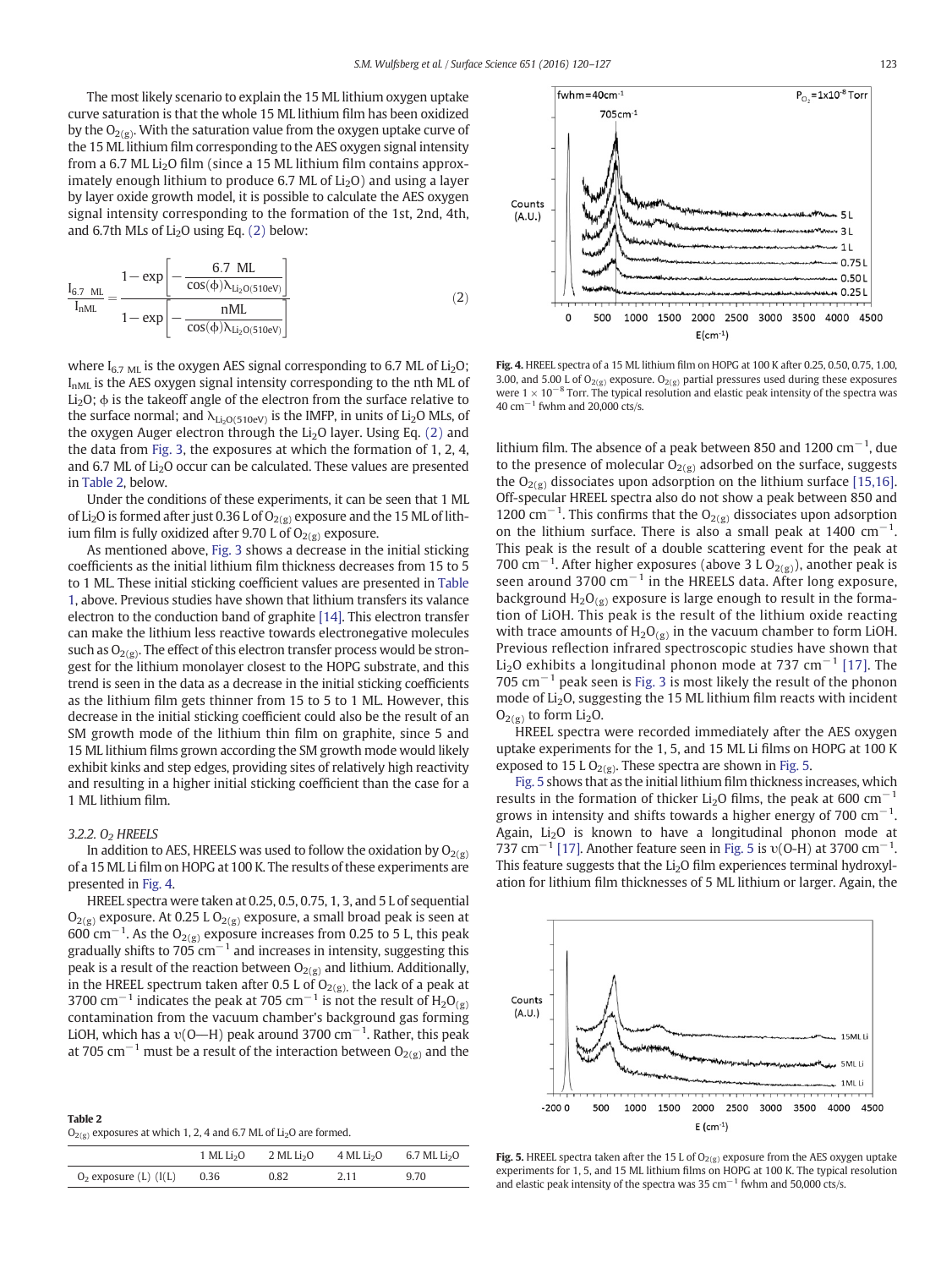peak around 1400  $cm^{-1}$  seen in the HREEL spectrum from an oxidized 15 ML lithium film, is attributed to a double scattering event related to the peak around 700  $\text{cm}^{-1}$ . The data suggests that as the Li<sub>2</sub>O film increases in thickness, the HREEL spectra corresponds to spectra consistent with Li<sub>2</sub>O. Also, as the oxidized lithium film thickness increases, it becomes more susceptible to terminal hydroxylation.

Auger spectroscopy survey scans were taken after the AES oxygen uptake experiments for the 1, 5, and 15 ML lithium films on HOPG at 100 K exposed to 15 L O<sub>2(g)</sub>. Using Auger sensitivity factors, these scans allow for the calculation of the ratios of the atomic concentrations of lithium to oxygen, assuming a homogenous film composition. These ratios are presented in Table 3, below.

Table 3 shows that as the initial lithium film thickness increases, the ratio of lithium to oxygen decreases and approaches 2 to 1, the ratio expected for  $Li<sub>2</sub>O$ . This trend in the AES lithium to oxygen ratios, combined with the trends seen in the HREELS data, suggests that as the oxidized lithium film thickness increases, it exhibits properties that are characteristic of  $Li<sub>2</sub>O$  and grows into bulk  $Li<sub>2</sub>O$ .

# 3.3. Thin Li films on HOPG Exposed to  $H_2O$

# $3.3.1.$  H<sub>2</sub>O exposure oxygen uptake experiments

AES was used to follow the oxygen uptake by 1, 5 and 15 ML lithium films on highly ordered pyrolytic graphite (HOPG) at 100 K during  $H_2O_{(g)}$  exposure at a constant pressure of  $1 \times 10^{-8}$  Torr. These AES oxygen uptake curves are shown in Fig. 6.

From Fig. 6, it can be seen that as the initial lithium film thickness increases from 1 to 5 to 15 ML, the oxygen uptake curves saturate at higher oxygen AES intensities and at longer  $H_2O_{(g)}$  exposures. Additionally, the initial slopes, from 0 to 0.5 L exposure, obtained by linear regression fits of the initial exposure data from these oxygen uptake curves, decrease from 15 to 5 to 1 ML, as can be seen in Table 4, below. This decrease in the initial sticking coefficient for  $H_2O_{(g)}$  is very comparable to the decrease seen for  $O_{2(g)}$ , which decreased from 1.0 to 0.78 as the initial lithium film thickness increased.

Control experiments were conducted to identify any electron beam effects during the AES oxygen uptake experiments. It was found that turning off the electron beam at any point between 0 and 5 L of  $H_2O_{(g)}$ exposure during the AES oxygen uptake experiments did not affect the oxygen uptake curve. However turning off the electron beam after 5 L of  $H_2O_{(g)}$  exposure during the AES oxygen uptake experiments did affect the oxygen uptake curve by allowing  $H_2O_{(g)}$  to condense on the surface and increasing the oxygen AES signal. This indicates that the electron beam stimulated the desorption of multilayer  $H_2O_{(g)}$ . This condition also explains why the oxygen uptakes curves for  $H_2O_{(g)}$  exposure saturate, rather than continue to increase from  $H_2O_{(g)}$  condensation. However, in spite of the electron stimulated desorption, the saturation values increase with increasing initial lithium thickness. This indicates that an initial 15 ML lithium film is able to react with more  $H_2O_{(g)}$ than a 5 ML lithium film and a 5 ML lithium film is able to react with more  $H_2O_{(g)}$  than a 1 ML lithium film. Additionally, AES survey scans taken after the oxygen uptake measurements show a small lithium metal peak for the 15 ML lithium film indicating that not all the lithium has oxidized, unlike the analogous  $O_{2(g)}$  oxygen uptake experiments that show no lithium metal AES peaks.

When the relative initial sticking coefficient of the  $O_{2(g)}$  oxygen uptake curve of a 15 ML lithium film is compared to the  $H_2O_{(g)}$  oxygen

Table 3 Ratios of lithium to oxygen atoms in the 1, 5, and 15 ML lithium films on HOPG at 100 K after the 15 L of  $O_{2(g)}$  exposure from the AES oxygen uptake experiments.

| Atomic Conc.       |            |            |
|--------------------|------------|------------|
| 1 ML Li<br>5 ML Li | 3.6<br>2.7 | 1.0<br>1.0 |
| 15 ML Li           | 2.4        | 1.0        |



Fig. 6.  $H_2O_{(g)}$  AES oxygen uptake curves for 1 (red), 5 (blue), and 15 (black) ML lithium films on HOPG at 100 K during H<sub>2</sub>O exposure. The H<sub>2</sub>O<sub>(g)</sub> partial pressure was  $1 \times 10^{-8}$  Torr during the oxygen uptake experiments.

uptake curve of a 15 ML lithium film, it is found that  $O_{2(g)}$  has a relative initial sticking coefficient of 0.95 and  $H_2O_{(g)}$  has a relative initial sticking coefficient of 1.00. These values have been normalized for the oxygen stoichiometry of the adsorbing gases. These relative sticking coefficients of  $O_{2(g)}$  and  $H_2O_{(g)}$  are in agreement with those found in previous research work [\[5\]](#page-6-0).

# 3.3.2. H2O HREELS

In addition to AES, HREELS was used to follow the oxidation by  $H_2O_{(g)}$  of a 15 ML lithium film on HOPG at 100 K. The results of these experiments are presented in [Fig. 7.](#page-5-0)

The HREEL spectrum taken after 0.0625 L  $H_2O_{(g)}$  shows peaks at 600 and 3688 cm<sup>-1</sup>. These peaks correspond to the v(Li-OH) vibration and the υ(LiO-H) vibration, respectively [\[18\]](#page-7-0). The spectrum taken after 0.5 L of  $H_2O_{(g)}$  exposure, shows new peaks begin to grow in at 220, 800, 1600, and 3400 cm−<sup>1</sup> , these peaks correspond to the frustrated translation, frustrated rotation,

 $\delta$  (O-H), and H-bonded  $v(O-H)$  vibrations of adsorbed  $H_2O_{(g)}$  [\[19\].](#page-7-0) Fig. 6 shows that  $H_2O_{(g)}$ , at a pressure of  $1 \times 10^{-8}$  Torr, will begin to convert a 15 ML lithium film on HOPG at 100 K into LiOH. However, after approximately 0.5 L of  $H_2O_{(g)}$  exposure,  $H_2O_{(g)}$  begins to physisorb on the surface indicating that the LiOH layer formed has passivated the surface, slowing down and possibly preventing further oxidation. This observation is in agreement with Zavadil et al. [\[5\]](#page-6-0) who found that after exposing bulk clean lithium to 66 L  $H_2O_{(g)}$  at 143 K, there were XPS peaks in the oxygen region corresponding to hydroxide and condensed  $H_2O_{(g)}$ . However, over the course of two hours after the 66 L  $H_2O_{(g)}$  exposure, there was no evidence for further oxidation of the lithium by the condensed  $H_2O_{(g)}$ .

In [Fig. 7,](#page-5-0) there is one peak that is not readily assigned. This is the peak located at 952  $cm^{-1}$  and seen in the HREEL spectra taken after

#### Table 4

Sticking coefficients determined by linear regression fits to the initial slope data for oxygen AES signal vs water exposure curves from Fig. 6. The sticking coefficients have been normalized to the sticking coefficient from the AES oxygen uptake curve for the 15 ML lithium film.

|                                        | 15 ML Li      | -5 ML Li      | 1 ML Li       |
|----------------------------------------|---------------|---------------|---------------|
| Relative Initial Sticking Coefficients | $1.00 + 0.09$ | $0.86 + 0.07$ | $0.81 + 0.07$ |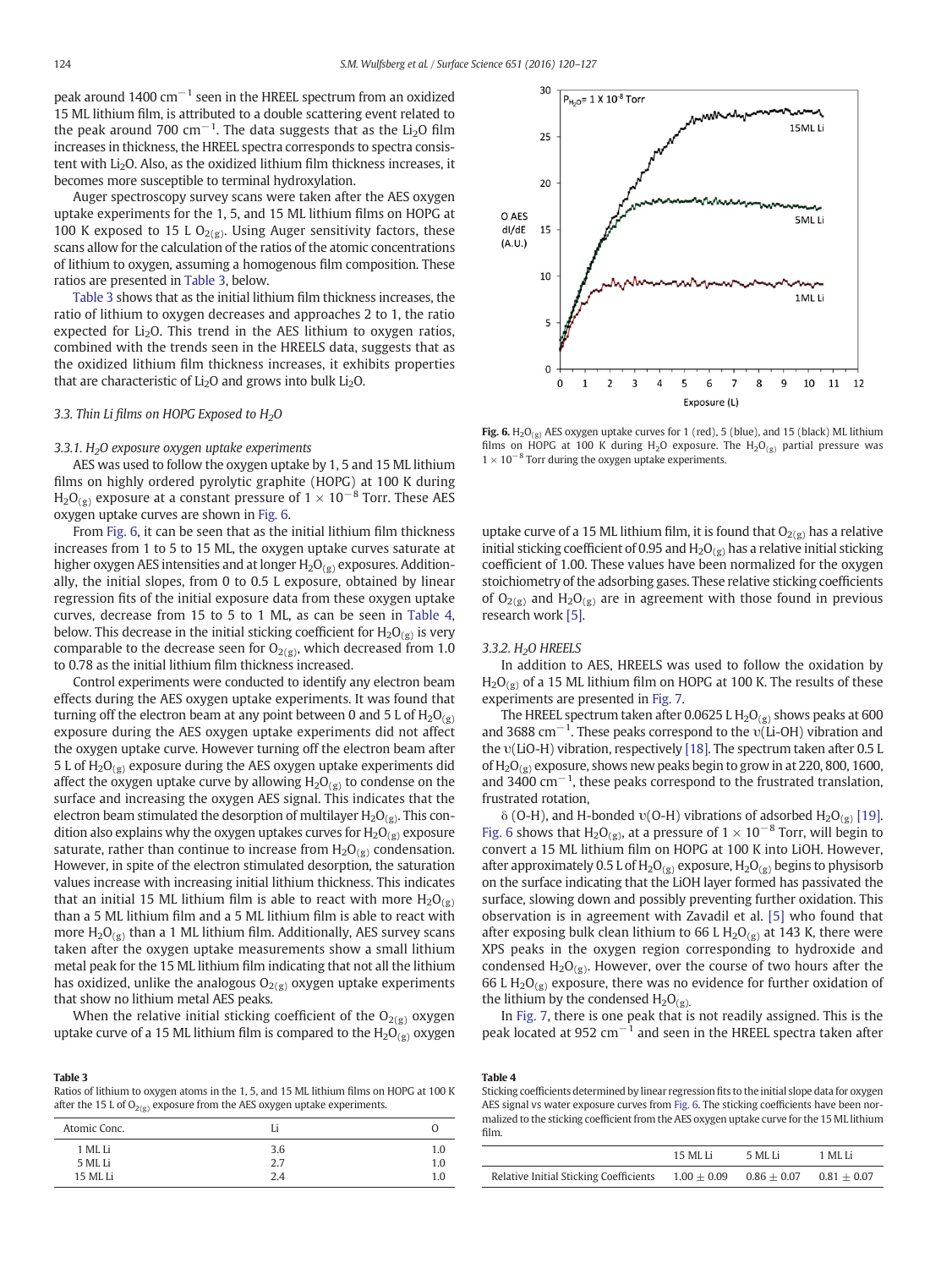<span id="page-5-0"></span>

Fig. 7. HREEL spectra of a 15 ML lithium film on HOPG at 100 K after 0.0625, 0.125, 0.25, 0.50, 0.75, 1.00, 3.00, and 5.00 L of  $H_2O_{(g)}$  exposure.  $H_2O_{(g)}$  partial pressure used during these exposures was  $1 \times 10^{-8}$  Torr. The typical resolution and elastic peak intensity of the spectra was 40 cm<sup> $-1$ </sup> fwhm and 20,000 cts/s.

0.0625 to 0.50 L  $H<sub>2</sub>O$  exposures. Hydrogen and deuterium isotopic substitution experiments were conducted to determine the molecular identity of this peak. The results of these experiments are shown in Fig. 8.

Fig. 8 shows HREEL spectra after 15 ML lithium on HOPG at 100 K was exposed to 0.125 L of  $D_2O_{(g)}$  and after 15 ML lithium on HOPG at 100 K was exposed to 0.125 L of  $H_2O_{(g)}$ . As expected the peak at 3688 is shifted to 2716 cm<sup>-1</sup>, but the peak at 952 is shifted to 721 cm<sup>-1</sup>, indicating that the mode which gives rise to the peak at 952  $cm^{-1}$  involves an H atom. Two possibilities exist as to what mode produces this peak: an Li-H stretch or an O–H bend from LiOH. The Li\\H bond could have been formed during the initial reaction of  $H_2O_{(g)}$  with lithium producing LiOH and LiH. The expected frequency ratio for υ(Li–H) to  $v(Li-D)$  is 1.333. This would result in the peak at 952 cm<sup>-1</sup> in the H<sub>2</sub>O exposed surface to be shifted down to 714 cm<sup>-1</sup> in the D<sub>2</sub>O exposed surface if it is due to the υ(Li-D) peak. This is very close to the peak's observed position of 721 cm<sup>-1</sup>. However, the frequency ratio for  $\delta$ (O–H) to  $\delta$ (O–D) is 1.375. This would result in the peak at 952 shifting down to 692  $cm^{-1}$ , which is still close to the peak's actual position of 721 cm<sup>-1</sup>. Based on the observed isotopic shifts, it is likely that



Fig. 8. An HREEL spectra of a 15 ML lithium film on HOPG at 100 K exposed to 0.125 L  $H_2O_{(g)}$  (top) and an HREEL spectra of a 15 ML lithium film on HOPG at 100 K exposed to 0.125 L D<sub>2</sub>O<sub>(g)</sub> (bottom). Both the H<sub>2</sub>O<sub>(g)</sub> and D<sub>2</sub>O<sub>(g)</sub> partial pressures used during these exposures were  $1 \times 10^{-8}$  Torr. The typical resolution and elastic peak intensity of the spectra was  $25 \text{ cm}^{-1}$  fwhm and 30,000 cts/s.

this peak is the result of a υ(Li-H) vibration. Unfortunately the  $24 \text{ cm}^{-1}$  difference between the two predicted shifts is too small to make a conclusive determination, given the resolution and signal to noise ratio of the HREEL spectra seen in Fig. 8. Thus, consideration of other related spectroscopic studies is needed to confirm the assignment of this peak.

Previous infrared vibrational spectroscopic studies of metal hydroxides have found that the δ(O-H) of metal hydroxides typically are in the range of 190 to 650 cm<sup>-1</sup> [20–[22\].](#page-7-0) Specifically, Wang and Andrews [\[20\]](#page-7-0) found that the δ(O-H) for matrix isolated NiOH, CoOH, FeOH, and MnOH were 645, 450, 352, and 193  $cm^{-1}$ , respectively. They also found that for every metal hydroxide the  $\delta$ (O–H) was at a lower wavenumber than the metal oxygen stretch. In addition to these studies, Acquista and Abramowitz [\[21\]](#page-7-0) performed similar work using alkali metals and found that matrix isolated CsOH, RbOH, and NaOH had δ(O–H) frequencies of 302, 309, and 337  $cm^{-1}$ , respectively. Again, they also found that for every metal hydroxide the δ(O–H) was at a lower frequency than the metal oxygen stretch. While there have been no matrix isolation studies of LiOH, Buchanan [\[22\]](#page-7-0) and Yoshida and Hase [\[18\]](#page-7-0) found, using IR spectroscopy on bulk LiOH(s), that LiOH has a  $\delta$ (O–H) frequency of 426 and  $421 \text{ cm}^{-1}$ , respectively. In all these infrared vibrational studies of metal hydroxides, it was found that the  $\delta$ (O-H) was at a lower frequency than the metal-oxygen stretch. The results of this work suggests that the peak at 952 cm<sup> $-1$ </sup> is not a result of a  $\delta$ (O–H) mode of LiOH, but most likely the result of a υ(Li–H) stretching mode.

Another clue as to the nature of the peak at 952  $cm^{-1}$  can be found in the intensities of the peaks in the spectra taken after 0.0625, 0.125, 0.25 and 0.50 L H<sub>2</sub>O exposures, as seen in Fig. 7. At 0.0625 L H<sub>2</sub>O<sub>(g)</sub> exposure, the HREEL spectrum shows a peak at 600  $\text{cm}^{-1}$ , corresponding to the Li-OH stretch and a peak at 952  $cm^{-1}$ , at half the intensity of the 600 cm<sup>-1</sup> peak, and a peak at 3688 cm<sup>-1</sup> corresponding to the υ(LiO-H). As the H<sub>2</sub>O<sub>(g)</sub> exposure increases to 0.125 L, the 600 cm<sup>-1</sup>, 952 cm<sup> $-1$ </sup>, and the 3688 cm $^{-1}$  peaks increase in intensity proportionally with exposure, and their relative intensities remain the same. However, as the exposure increases to 0.25 L, the peaks at 600 and 3688  $cm^{-1}$ increase in intensity proportionally to the  $H<sub>2</sub>O$  exposure, but the peak at 952 cm<sup> $-1$ </sup> does not further increase in intensity. Its intensity remains the same as in the HREEL spectrum for 0.125 L exposure. This can be explained by the fact that at low  $H_2O_{(g)}$  exposures, when much of the topmost lithium layer has not yet been oxidized to LiOH,  $H_2O_{(g)}$  reacts with lithium to form LiOH and LiH. Then as  $H_2O_{(g)}$  exposure increases up to 0.5 L, there are no longer free lithium atoms to react with an H atom from an adsorbed  $H_2O$  molecule preventing it from reacting to form LiOH and LiH. This would also explain the passivation of the lithium film after about 0.5 L of  $H_2O_{(g)}$  exposure. If this peak were the result of an O-H bend from LiOH, it would be expected to increase in intensity just as the peaks at 600 and 3688 cm<sup> $-1$ </sup> increase in intensity. Thus, again it is more likely the peak at 952  $cm^{-1}$  is a result of an Li-H stretch rather than an O-H bend from LiOH.

HREELS spectra where taken immediately after the AES oxygen uptake experiments for the 1, 5, and 15 ML lithium films on HOPG at 100 K exposed to 15 L  $H_2O_{(g)}$ . These spectra are shown in [Fig. 9](#page-6-0).

[Fig. 9](#page-6-0) shows that as the initial lithium film thickness increases, the intensity of the LiOH peaks around 600 and the peaks at 3700  $cm^{-1}$ increase in intensity. This would be expected since a thicker initial lithium film should produce a thicker LiOH film. However, the υ(LiO-H) at 3700 cm<sup>-1</sup> is only discernable in the HREEL spectrum for the 15 ML lithium surface. This could be the result of this small peak at 3700  $cm^{-1}$ being obscured by the H-bonded  $v(O-H)$  produced by adsorbed  $H<sub>2</sub>O$ . Additionally, it is difficult to discern a peak around 600  $cm^{-1}$ , corresponding to the υ(Li-OH), for the spectrum recorded after oxygen uptake by a 1 ML lithium film. As a result, it is not possible to conclude that the 1 ML lithium film produces LiOH after exposure to  $15$  L of  $H<sub>2</sub>O$ during the AES oxygen uptake experiment. All three spectra show similar intensities for the peaks corresponding to adsorbed  $H_2O$ , which are around 220, 800, 1600, and 3400 cm<sup>-1</sup>.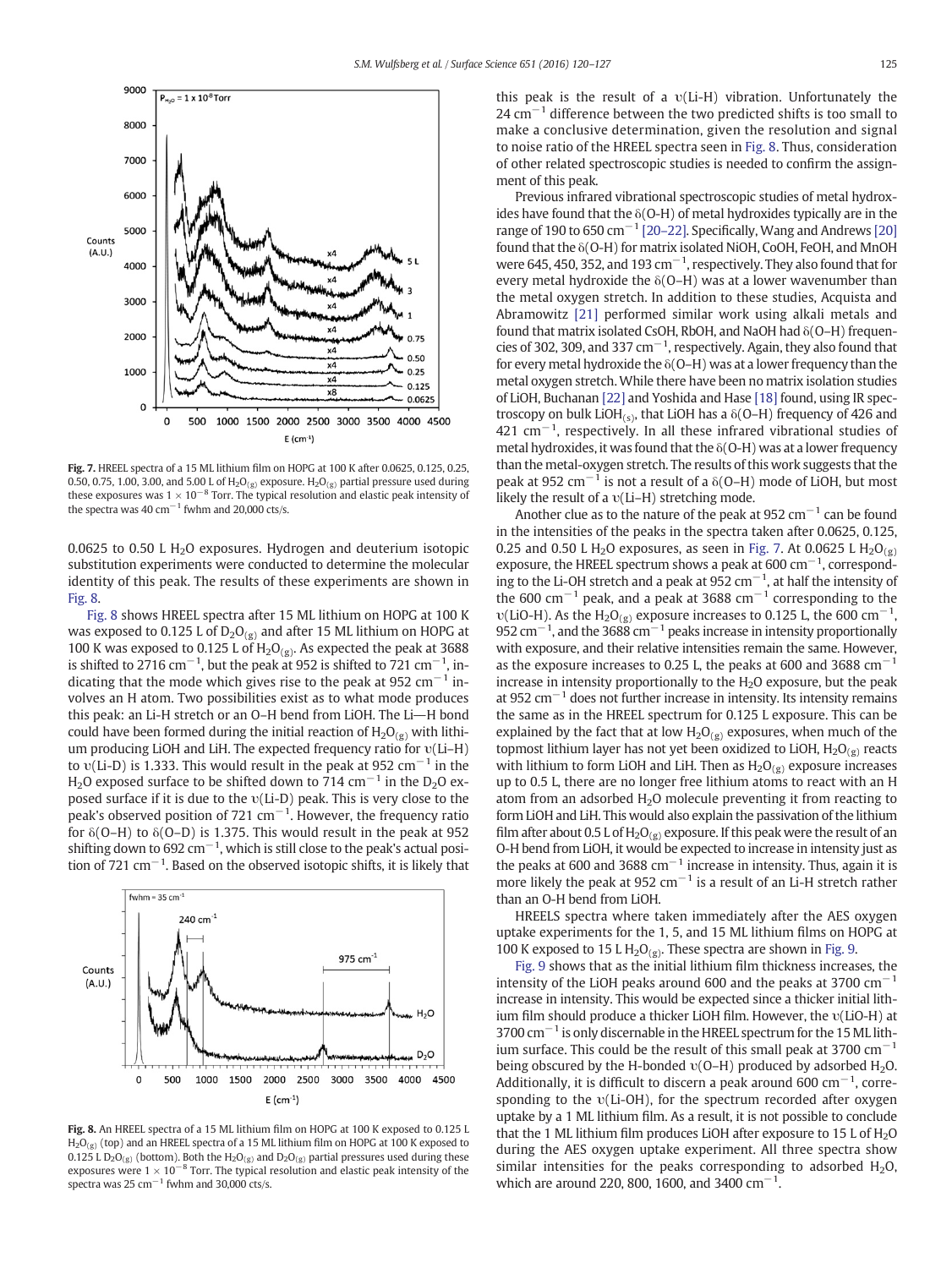<span id="page-6-0"></span>

**Fig. 9.** HREEL spectra taken after the 15 L of  $H_2O_{(g)}$  exposure from the AES oxygen uptake experiments for 1, 5, and 15 ML lithium films on HOPG at 100 K. The typical resolution and elastic peak intensity of the spectra was 35 cm<sup> $-1$ </sup> fwhm and 50,000 cts/s.

Auger spectroscopy survey scans were also recorded after the AES oxygen uptake experiments for the 1, 5, and 15 ML lithium films on HOPG at 100 K exposed to 15 L  $H_2O_{(g)}$ . Using Auger sensitivity factors, this data allows the calculation of the ratios of the atomic concentrations of lithium to oxygen following saturation. These ratios are presented in Table 5.

For the 1 ML lithium film, AES survey scans show a lithium to oxygen ratio of 3 to 1. The HREEL spectrum taken after the AES oxygen uptake experiment of a 1 ML lithium film, seen in Fig. 9 shows adsorbed  $H_2O$ on the surface. This HREEL spectrum would suggest that the AES lithium to oxygen ratio of 3 to 1 is too high, since the 1 ML lithium film HREEL spectrum in Fig. 9 shows excess oxygen in the form of physisorbed H2O. However, the HREEL spectrum was taken 30 min after the AES survey scan was taken, and the  $H_2O_{(g)}$  background gas pressure was an average of  $1 \times 10^{-9}$  Torr during those 30 min as a result of residual  $H_2O_{(g)}$  from the AES oxygen uptake experiment. This would result in an  $H_2O_{(g)}$  exposure of approximately 2 L and could explain the presence of adsorbed H2O on the surface seen in the HREEL spectrum and the lithium to oxygen ratio of 3 to 1 found immediately after the  $H_2O_{(g)}$  oxygen uptake experiment. Additionally, the lithium to oxygen ratio of 3 to 1 also provides evidence for the formation of LiH during the initial oxidation of the lithium film by  $H_2O_{(g)}$ . For the 5 and 15 ML lithium films, the formation of LiH and the passivation of the lithium film, preventing the oxidation of the deeper lithium layers, would result in a high lithium to oxygen ratio that increases when going from initial lithium films of 5 ML to 15 ML. These high lithium to oxygen ratios are observed in the Auger data to be 3.5 to 1 and 3.8 to 1 for the 5 ML and the 15 ML, respectively.

#### Table 5

Ratios of lithium to oxygen atoms in the 1, 5, and 15 ML lithium films on HOPG at 100 K after the 15 L of  $H_2O_{(g)}$  exposure from the AES oxygen uptake experiments.

| Atomic conc. |     |     |
|--------------|-----|-----|
| 1 ML Li      | 3.0 | 1.0 |
| 5 ML Li      | 3.5 | 1.0 |
| 15 ML Li     | 3.8 | 1.0 |

# 4. Conclusions

The oxidation of lithium thin films on HOPG by  $O_{2(g)}$  and  $H_2O_{(g)}$  has been studied using AES and HREELS. The AES oxygen uptake experiments have shown that as the initial lithium film thickness on HOPG decreased from 15 to 5 to 1 ML, the rate of oxidation by  $O_{2(g)}$  decreased. AES measurements also showed that a 15 ML lithium film was fully oxidized by  $O_{2(g)}$  after 9.7 L of  $O_{2(g)}$  exposure. HREEL spectra showed that the 15 ML lithium film exhibited peaks that were characteristic of Li<sub>2</sub>O, and as the initial lithium film thickness on HOPG increased from 1 to 5 to 15 ML, the HREEL peak positions moved closer to the positions expected by the formation of Li<sub>2</sub>O. Additionally, HREEL spectra showed that, even at 100 K and low exposures (< 0.5 L),  $O_{2(g)}$  fully dissociated upon reacting with the lithium thin films.

AES oxygen uptake experiments have shown that as the initial lithium film thickness decreased from 15 to 5 to 1 ML, the rate of oxidation by  $H_2O_{(g)}$  decreased. However, this effect was less pronounced for  $H_2O_{(g)}$  than for  $O_{2(g)}$ . This suggests that the HOPG substrate has a stronger effect on the oxidation of the lithium thin films by  $O_{2(g)}$  than by  $H<sub>2</sub>O<sub>(g)</sub>$ . AES measurements also showed that the 15 ML lithium film did not fully oxidize after 15 L of  $H_2O_{(g)}$  exposure, but the 5 and 1 ML lithium films did fully oxidize. HREEL spectra showed that the lithium thin film initially reacted with  $H_2O_{(g)}$  to form lithium hydride and lithium hydroxide, but after 0.5 L of  $H_2O_{(g)}$  exposure,  $H_2O_{(g)}$  began to physisorb on the lithium surface.

These results demonstrate how a graphite substrate can affect the rate of oxidation of lithium thin films, and what products were formed during oxidation of lithium thin films by  $O_{2(g)}$  and  $H_2O_{(g)}$ . This work has provided insight into the initial oxidation processes of lithiated graphite products, which are used in first wall materials for thermonuclear fusion reactors, and also in lithium battery applications [\[23\]](#page-7-0). Additionally, the HREELS studies of the initial oxidation of lithium thin films by  $H_2O_{(g)}$  have provided a unique insight into the dissociation mechanism of  $H_2O_{(g)}$  on a lithium surface by showing vibrational evidence for the formation of lithium hydride along with lithium hydroxide surface species.

# Acknowledgements

This work was supported by the Department of Energy, Office of Fusion Energy Sciences, under award #DE-SC0008598. Partial support for SMW by the Program in Plasma Science of the Princeton Plasma Physics Laboratory is also acknowledged

# Appendix A. Supplementary data

Supplementary data to this article can be found online at [http://dx.](doi:10.1016/j.susc.2016.04.003) [doi.org/10.1016/j.susc.2016.04.003.](doi:10.1016/j.susc.2016.04.003)

## References

- [1] [G. Federici, et al., Nucl. Fusion 41 \(2001\) 1968](http://refhub.elsevier.com/S0039-6028(16)30088-7/rf0005).
- [2] D.K. Mansfi[eld, et al., Nucl. Fusion 41 \(2001\) 1823.](http://refhub.elsevier.com/S0039-6028(16)30088-7/rf0010)
- [3] [C.N. Taylor, B. Heim, J.P. Allain, J. Appl. Phys. 109 \(2011\) 53306](http://refhub.elsevier.com/S0039-6028(16)30088-7/rf0015).
- [4] [C.H. Skinner, R. Sullenberger, B.E. Koel, M.A. Jaworski, H.W. Kugel, J. Nucl. Mater. 438](http://refhub.elsevier.com/S0039-6028(16)30088-7/rf0020) [\(2013\) S647.](http://refhub.elsevier.com/S0039-6028(16)30088-7/rf0020)
- [5] [K.R. Zavadil, N.R. Armstong, Surf. Sci. 230 \(1989\) 47](http://refhub.elsevier.com/S0039-6028(16)30088-7/rf0025).
- [6] [J.R. Hoenigmann, R.G. Keil, Appl. Surf. Sci. 18 \(1984\) 207.](http://refhub.elsevier.com/S0039-6028(16)30088-7/rf0030)
- [7] SEAS Getters, Alkali Metal Dispensers, 2007 Retrieved from [https://www.saesgetters.](https://www.saesgetters.com/sites/default/files/AMD%20Brochure_0.pdf) com/sites/default/fi[les/AMD%20Brochure\\_0.pdf](https://www.saesgetters.com/sites/default/files/AMD%20Brochure_0.pdf) (2015).
- [8] [N. Itou, et al., J. Nucl. Mater. 290-293 \(2001\) 281.](http://refhub.elsevier.com/S0039-6028(16)30088-7/rf0040)
- [9] [L.E. Davis, N.C. Macdonald, P.W. Palmberg, G.E. Riach, R.E. Weber, Handbook of](http://refhub.elsevier.com/S0039-6028(16)30088-7/rf0045) [Auger Spectroscopy, second ed. Perkin-Elmer Corp., Physical Electronics Division,](http://refhub.elsevier.com/S0039-6028(16)30088-7/rf0045) [Eden Prairie, 1978.](http://refhub.elsevier.com/S0039-6028(16)30088-7/rf0045)
- [10] RBD Instruments, AugerScan Software.
- [11] [A.R. DuCharme, R.L. Gerlach, J. Vac. Sci. Technol. 11 \(1974\) 281](http://refhub.elsevier.com/S0039-6028(16)30088-7/rf0050). [12] [W. Reuter, in: G. Shinoda, K. Kohra, T. Ichinokawa \(Eds.\), Proc. 6th Intern. Conf. on](http://refhub.elsevier.com/S0039-6028(16)30088-7/rf0055)
- [X-Ray Optics and Microanalysis, University of Tokyo Press 1972, p. 121](http://refhub.elsevier.com/S0039-6028(16)30088-7/rf0055).
- [13] [M. Succi, R. Canino, B. Ferrario, Vacuum 35 \(1985\) 579.](http://refhub.elsevier.com/S0039-6028(16)30088-7/rf0060) [14] [R.E. Clausing, Surf. Sci. 36 \(1973\) 377](http://refhub.elsevier.com/S0039-6028(16)30088-7/rf0065).
- [15] [G. Hanke, K. Muller, Surf. Sci. 152/153 \(1985\) 902](http://refhub.elsevier.com/S0039-6028(16)30088-7/rf0070).